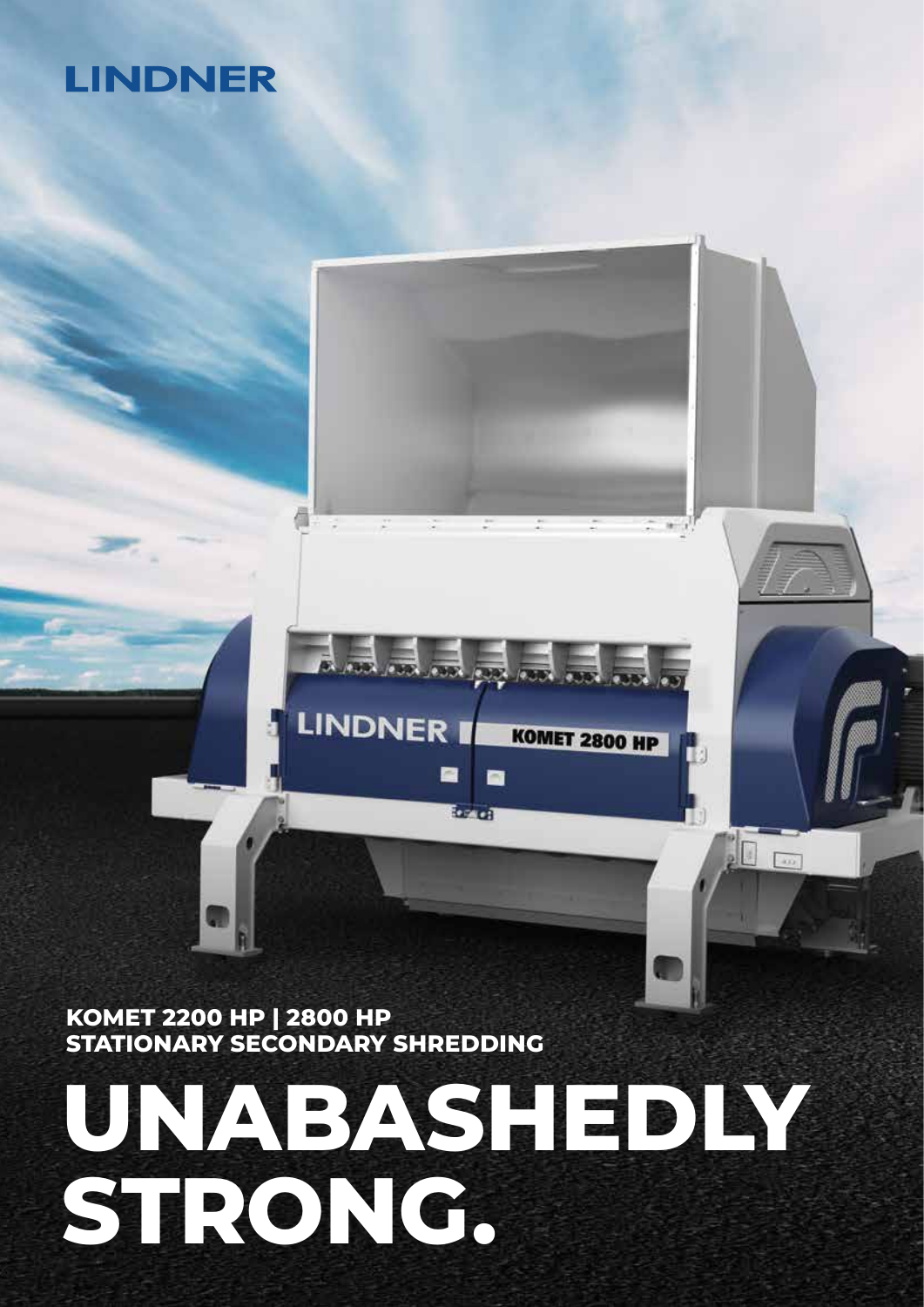**1.**

**2.**

**3.**

**4.**

**5.**

**6.**

#### **1. HYDRAULIC MAINTENANCE DOOR**

Remove non-shreddables quickly and cleanly with the maintenance door at position 2.

100% safe operation with the mechanical safety lock and the pusher's special parking position.

**High-precision electronics** for precise drive control.

Enjoy comfortable maintenance access to the cutting chamber with the maintenance door at position 3.

#### **2. HIGH-PERFORMANCE BELT DRIVE**

High-performance ABB motors ensure more output.

Efficient, stable and gearless belt drive.

Readily available and easily exchangeable standard parts.

#### **3. TORQUE-LIMITING SAFETY CLUTCH**

Consistent particle size - cutting gap fully adjustable even during operation. Maximum service life ensured by four-

Parts storage made easy thanks to identical cutters, counter knives and scrapers.

Complete drive protection thanks to the drive unit's lightning-speed disengagement. Ideal design for high-performance results. Perfectly customised to the HP design. Secure power down with our proven sensors.

Flexible output sizes made possible with screen units in various mesh widths.

fitting thanks to the swivel-mounted,

#### **4. INTERNAL PUSHER**

Continuous shredding due to smooth Easy feeding with a completely internal

rotor feeding. construction.

Maintenance-free thanks to the absence of



guide elements.

#### **5. HIGH-PERFORMANCE SHEAR CUTTING SYSTEM**

Seven rows of cutters for over 5000 cuts

per minute. fold usable, quick-change cutters.

#### **6. PLUG & GO SCREEN UNIT**

Easy access for maintenance and hydraulically operated design.

Extremely safe operation with the electromagnetically locked screen access point, preventing access to the cutting chamber while the machine is in operation.





## **THAT'S HOW TO ACHIEVE UNPARALLELED THROUGHPUTS.**

#### **ONLY LINDNER CLIENTS CAN TRULY SAY:**

#### **GIVES YOUR PROCESSES A BOOST: MORE CUTTERS = MORE EFFICIENCY.**

The Lindner Komet HP is synonymous with high performance in secondary shredding. With an output 60% higher than the standard Komet series and two additional cutter rows, the shredder guarantees enormous production capacities. High-precision electronics in combination with particularly robust housing components ensure the machine's enormous durability, even under the toughest conditions. And it produces consistently high-quality SRF – which is what the name Komet stands for.